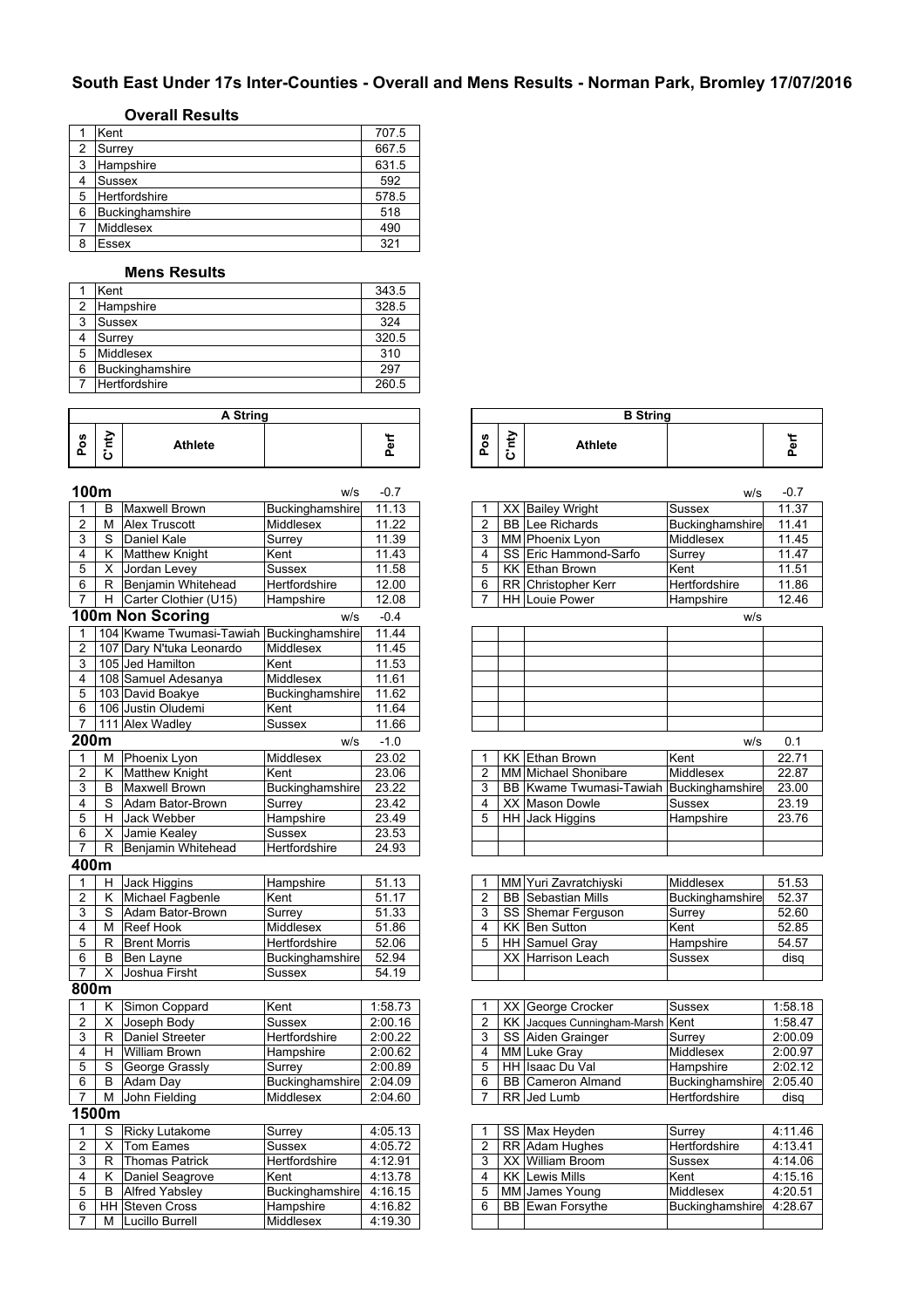## **3000m**

| 1<br>$\overline{2}$                     |                          |                                            |                            |                 |                          |                         |    |                                              |                            |                |
|-----------------------------------------|--------------------------|--------------------------------------------|----------------------------|-----------------|--------------------------|-------------------------|----|----------------------------------------------|----------------------------|----------------|
|                                         | S                        | <b>Harry Boyd</b>                          | Surrey                     | 8:53.73         |                          |                         |    | SS Oliver Percival                           | Surrey                     | 9:02.69        |
|                                         | K                        | James Puxty                                | Kent                       | 8:57.47         |                          | $\overline{2}$          |    | <b>KK Oliver Prior</b>                       | Kent                       | 9:33.60        |
| 3                                       | B                        | Jack Meijer                                | Buckinghamshire            | 9:02.86         |                          | 3                       | BB | <b>James Minter</b>                          | Buckinghamshire            | 9:42.29        |
| $\overline{\mathbf{4}}$                 | Н                        | Jacob O'Hara                               | Hampshire                  | 9:22.47         |                          | 4                       | 8  | Tomer Tarragano                              | Sussex                     | 9:44.81        |
| 5                                       |                          | <b>MM Liam Garrett</b>                     | Middlesex                  | 9:29.44         |                          | 5                       | 3  | Hugo Bisson                                  | Hampshire                  | 9:56.54        |
| 6                                       | X                        | <b>Ben Martin</b>                          | Sussex                     | 9:35.22         |                          | 6                       | 6  | Finn Donlon                                  | Middlesex                  | 10:12.32       |
| $\overline{7}$                          | R                        | <b>Ben Winfield</b>                        | Hertfordshire              | 9:36.20         |                          |                         |    |                                              |                            |                |
|                                         |                          | 3000m Non Scoring                          |                            |                 |                          |                         |    |                                              |                            |                |
| $\mathbf{1}$                            | $\overline{7}$           | Ewan Bate                                  | Surrey                     | 9:18.86         |                          |                         |    |                                              |                            |                |
| $\overline{2}$                          | 5                        | Thomas Manning                             | Kent                       | 9:42.70         |                          |                         |    |                                              |                            |                |
| 3                                       |                          | XX Ben Morton                              | Sussex                     | 9:49.73         |                          |                         |    |                                              |                            |                |
| $\overline{\mathbf{4}}$                 | $\overline{1}$           | Harry Cox                                  | Buckinghamshire            | 9:55.03         |                          |                         |    |                                              |                            |                |
| 5                                       |                          | HH Harry Moore<br>M George Kerry           | Hampshire<br>Middlesex     | 11:12.98<br>dnf |                          |                         |    |                                              |                            |                |
|                                         |                          | 100m HURDLES                               |                            |                 |                          |                         |    |                                              |                            |                |
|                                         |                          |                                            | W/S                        | $-0.2$          |                          |                         |    |                                              | w/s                        | $-0.5$         |
| 1                                       | Κ                        | <b>Toby Seal</b>                           | Kent                       | 13.39           |                          |                         |    | KK Jonathan Mann                             | Kent                       | 14.55          |
| $\overline{c}$                          | $\overline{\mathcal{S}}$ | Ezra Rodrigues                             | Surrey                     | 14.19           |                          | 2                       |    | XX Jamie Lambert                             | <b>Sussex</b>              | 14.59          |
| 3                                       | H                        | <b>Charlie Button</b>                      | Hampshire<br>Hertfordshire | 14.31           |                          | 3<br>$\overline{4}$     |    | HH Evan Campbell<br><b>RR</b> Mathew Spicer  | Hampshire<br>Hertfordshire | 15.02<br>16.08 |
| 4<br>5                                  | R<br>Χ                   | <b>Christopher Kerr</b><br>Tom Pitts       | Sussex                     | 14.72<br>14.81  |                          |                         |    |                                              |                            |                |
| $\overline{6}$                          | M                        | <b>Kyle Brown</b>                          | Middlesex                  | 15.19           |                          |                         |    |                                              |                            |                |
| $\overline{7}$                          | В                        | <b>Jack Porteous</b>                       | Buckinghamshire            | 19.21           |                          |                         |    |                                              |                            |                |
|                                         |                          | 400m HURDLES                               |                            |                 |                          |                         |    |                                              |                            |                |
|                                         |                          | <b>Isaac Milham</b>                        |                            | 57.3            |                          |                         |    |                                              |                            |                |
| $\mathbf{1}$<br>$\overline{\mathbf{c}}$ | Κ<br>Н                   | <b>Toby Glass</b>                          | Kent<br>Hampshire          | 57.4            |                          | 2                       |    | <b>KK Coleman Corry</b><br>HH Ben Holdsworth | Kent<br>Hampshire          | 60.28<br>65.59 |
| 3                                       | X                        | Jamie Lambert                              | Sussex                     | 57.8            |                          |                         |    |                                              |                            |                |
| $\overline{4}$                          | S                        | Josh Hathaway                              | Surrey                     | 62.7            |                          |                         |    |                                              |                            |                |
| 5                                       | M                        | <b>Michael How</b>                         | Middlesex                  | 63.0            |                          |                         |    |                                              |                            |                |
| 6                                       | R                        | <b>Mathew Spicer</b>                       | Hertfordshire              | 66.3            |                          |                         |    |                                              |                            |                |
|                                         |                          | <b>1500m STEEPLECHASE</b>                  |                            |                 |                          |                         |    |                                              |                            |                |
| 1                                       | В                        | <b>Alfred Yabsley</b>                      | Buckinghamshire            | 4:33.22         |                          |                         |    | <b>KK Marshall Smith</b>                     | Kent                       | 4:41.20        |
| $\overline{c}$                          | K                        | <b>Bede Pitcairn-Knowles</b>               | Kent                       | 4:35.29         |                          | 2                       |    | HH Joseph Yeaman                             | Hampshire                  | 4:45.64        |
| 3                                       | H                        | <b>Alex Rowe</b>                           | Hampshire                  | 4:35.90         |                          | 3                       |    | MM Jem O'Flaherty                            | Middlesex                  | 4:47.22        |
| 4                                       | м                        | Dempster Fawden                            | Middlesex                  | 4:38.95         |                          | $\overline{4}$          |    | XX Sam Wilkinson                             | Sussex                     | 5:01.05        |
| $\overline{5}$                          |                          | RR Adam Hughes                             | Hertfordshire              | 4:46.19         |                          | 5                       |    | <b>BB</b> Ewan Forsythe                      | Buckinghamshire            | 5:03.09        |
| 6                                       | S                        | Aaron Enser                                | Surrey                     | 4:47.46         |                          | 6                       | R  | <b>Elliot Breen</b>                          | Hertfordshire              | 5:13.69        |
| $\overline{7}$                          | X                        | Alex Halfacree                             | Sussex                     | 4:54.09         |                          |                         |    |                                              |                            |                |
|                                         |                          | <b>HIGH JUMP</b>                           |                            |                 |                          |                         |    |                                              |                            |                |
|                                         |                          | Luke Okosieme                              | Kent                       |                 |                          |                         |    |                                              |                            | 1.85           |
|                                         |                          |                                            |                            |                 |                          |                         |    |                                              |                            |                |
| $\mathbf{1}$                            | Κ                        |                                            |                            | 1.93            |                          |                         |    | HH Malachi Gair                              | Hampshire                  |                |
| 1                                       | Н                        | <b>Charlie Button</b>                      | Hampshire                  | 1.93            |                          | 2                       | S  | Joe Hubbard                                  | Surrey                     | 1.70           |
| 3                                       | Х                        | <b>Harry Baker</b>                         | Sussex                     | 1.85            |                          | 3<br>4                  |    | <b>MM</b> Antanas Weston                     | Middlesex                  | 1.55           |
| 4                                       | М                        | Toni Ademuwagun<br>Ricardo James           | Middlesex<br>Hertfordshire | 1.85<br>1.70    |                          |                         |    | XX Hugo Hawes                                | Sussex                     | 1.55           |
| 5                                       | R                        |                                            |                            |                 |                          |                         |    |                                              |                            |                |
| 5<br>$\overline{7}$                     |                          | SS Harry Wright                            | Surrey                     | 1.70            |                          |                         |    |                                              |                            |                |
|                                         |                          | <b>B</b> James Mathew                      | Buckinghamshire            | 1.65            |                          |                         |    |                                              |                            |                |
|                                         |                          | <b>POLE VAULT</b>                          |                            |                 |                          |                         |    |                                              |                            |                |
| $\mathbf{1}$                            | X                        | <b>Jack Harris</b>                         | Sussex                     | 4.00            |                          | 2                       |    | XX Bill Saunders                             | <b>Sussex</b>              | 4.00           |
| $\overline{\mathbf{c}}$                 | S<br>R                   | Emmanuel Thomas                            | Surrey                     | 3.80<br>3.70    |                          | 3                       |    | SS Lewis Herzog<br><b>BB</b> Jack Porteous   | Surrey<br>Buckinghamshire  | 3.30           |
| 3<br>4                                  |                          | Michael Fryer<br>HH Kieran Apps            | Hertfordshire<br>Hampshire | 3.40            |                          |                         | K  | George Pope                                  | Kent                       | 2.90<br>nhr    |
| $\overline{5}$                          | B                        | Lee Boyt                                   | Buckinghamshire            | 3.10            |                          |                         |    | RR Callum Woodage                            | Hertfordshire              | nhr            |
| 6                                       |                          | <b>KK</b> Frankie Scrivener                | Kent                       | 3.00            |                          |                         |    |                                              |                            |                |
|                                         |                          | <b>LONG JUMP</b>                           |                            |                 | w/s                      |                         |    |                                              |                            |                |
| $\mathbf{1}$                            | M                        |                                            | Middlesex                  | 6.30            |                          | 1                       |    | XX Alex Wadley                               | Sussex                     | 5.65           |
|                                         | X                        | Samuel Oduro Antwi<br>Lewis Kirby          | Sussex                     | 6.14            | $+0.5$<br>$+2.0$         | 2                       | H  | George Rosam                                 | Hampshire                  | 5.64           |
| $\overline{2}$<br>3                     | R                        | <b>Kit Kerr</b>                            | Hertfordshire              | 5.93            | $+1.8$                   | 3                       |    | RR Joshua Mahmmud                            | Hertfordshire              | 5.53           |
| $\overline{4}$                          |                          | HH Evan Campbell                           | Hampshire                  | 5.91            | $+1.3$                   | 4                       |    | MM Abbas Adejonwo                            | Middlesex                  | 5.30           |
| $\,$ 5 $\,$                             | S                        | Eric Hammond-Sarfo                         | Surrey                     | 5.68            | $+2.1$                   | 5                       |    | <b>BB</b> Sebastian Mills                    | Buckinghamshire            | 5.16           |
| 6                                       | В                        | <b>Toby Ravilious</b>                      | Buckinghamshire            | 5.52            | $+0.4$                   |                         |    |                                              |                            |                |
|                                         |                          | <b>TRIPLE JUMP</b>                         |                            |                 | w/s                      |                         |    |                                              |                            |                |
| $\mathbf{1}$                            | M                        | Samuel Oduro Antwi                         | Middlesex                  | 13.82           | $\overline{\phantom{a}}$ |                         |    | MM Abbas Adejonwo                            | Middlesex                  | 13.19          |
| 2                                       | XX                       | Joshua Williams                            | Sussex                     | 12.51           | $\overline{\phantom{a}}$ | 2                       | X  | <b>Alex Wadley</b>                           | Sussex                     | 12.35          |
| 3                                       | H                        | George Rosam                               | Hampshire                  | 11.99           | $\overline{\phantom{a}}$ | 3                       |    | HH Ben Upfold                                | Hampshire                  | 11.37          |
|                                         |                          |                                            |                            | 11.84           | $\blacksquare$           | $\overline{\mathbf{4}}$ |    | <b>BB</b> Fraser Kilsby                      | Buckinghamshire            | 10.99          |
| $\overline{\mathbf{4}}$<br>$\,$ 5 $\,$  | Κ<br>B                   | Alex Olubusi<br>Jack Porteous              | Kent<br>Buckinghamshire    | 11.28           | $\overline{\phantom{a}}$ |                         |    |                                              |                            |                |
| $\,6\,$                                 |                          | RR Joshua Mahmmud                          | Hertfordshire              | 11.20           |                          |                         |    |                                              |                            |                |
| <b>SHOT</b>                             |                          |                                            |                            |                 |                          |                         |    |                                              |                            |                |
| 1                                       | K                        |                                            | Kent                       | 15.08           |                          |                         |    | <b>KK</b> Jack Royden                        | Kent                       | 13.21          |
|                                         |                          | Alfie Scopes                               |                            | 13.65           |                          | 2                       |    |                                              |                            |                |
| $\overline{2}$<br>3                     | H                        | SS De-jean Brown-Marshall<br>Evan Campbell | Surrey<br>Hampshire        | 12.54           |                          | 3                       | S  | HH Cameron Campbell<br>Ryan Moumneh          | Hampshire<br>Surrey        | 12.23<br>11.80 |
| 4                                       | М                        | Emmanuel Enemuwe                           | Middlesex                  | 11.81           |                          | 4                       |    |                                              | Middlesex                  | 10.57          |
|                                         |                          |                                            |                            | 11.62           |                          | 5                       | B  | MM Hakim Janha                               |                            | 10.42          |
| 5<br>6                                  | X                        | <b>BB</b> Fraser Kilsby<br>Marcus Jones    | Buckinghamshire<br>Sussex  | 11.42           |                          | 6                       | XX | <b>Isaac Hay</b><br>Harrison Leach           | Buckinghamshire<br>Sussex  | 10.12          |

|   |   | SS Oliver Percival     | Surrey           | 9:02.69  |
|---|---|------------------------|------------------|----------|
|   |   | <b>KK Oliver Prior</b> | Kent             | 9:33.60  |
| 3 |   | <b>BB</b> James Minter | Buckinghamshire  | 9:42.29  |
| 4 | 8 | Tomer Tarragano        | <b>Sussex</b>    | 9:44.81  |
| 5 | 3 | Hugo Bisson            | Hampshire        | 9:56.54  |
| 6 | 6 | Finn Donlon            | <b>Middlesex</b> | 10:12.32 |
|   |   |                        |                  |          |

|   |                         | w/s           | -0.5  |
|---|-------------------------|---------------|-------|
|   | <b>KK</b> Jonathan Mann | Kent          | 14.55 |
| 2 | XX Jamie Lambert        | <b>Sussex</b> | 14.59 |
| 3 | HH Evan Campbell        | Hampshire     | 15.02 |
| 4 | RR Mathew Spicer        | Hertfordshire | 16.08 |
|   |                         |               |       |
|   |                         |               |       |
|   |                         |               |       |

|  | <b>KK Coleman Corry</b> | Kent      | 60.28 |
|--|-------------------------|-----------|-------|
|  | HH Ben Holdsworth       | Hampshire | 65.59 |
|  |                         |           |       |
|  |                         |           |       |
|  |                         |           |       |
|  |                         |           |       |

|                |   | <b>KK Marshall Smith</b> | Kent            | 4:41.20 |
|----------------|---|--------------------------|-----------------|---------|
| $\overline{2}$ |   | HH Joseph Yeaman         | Hampshire       | 4:45.64 |
| - 3            |   | MM Jem O'Flaherty        | Middlesex       | 4:47.22 |
|                |   | XX Sam Wilkinson         | Sussex          | 5:01.05 |
| 5              |   | <b>BB</b> Ewan Forsythe  | Buckinghamshire | 5:03.09 |
| 6              | R | <b>Elliot Breen</b>      | Hertfordshire   | 5:13.69 |
|                |   |                          |                 |         |

|   | HH Malachi Gair          | Hampshire     | 1.85 |
|---|--------------------------|---------------|------|
| 2 | S Joe Hubbard            | Surrey        | 1.70 |
| 3 | <b>MM</b> Antanas Weston | Middlesex     | 1.55 |
| 4 | XX Hugo Hawes            | <b>Sussex</b> | 1.55 |
|   |                          |               |      |
|   |                          |               |      |
|   |                          |               |      |

|   | XX Bill Saunders        | Sussex               | 4.00 |
|---|-------------------------|----------------------|------|
|   | SS Lewis Herzog         | Surrey               | 3.30 |
| 3 | <b>BB</b> Jack Porteous | Buckinghamshire      | 2.90 |
|   | K George Pope           | Kent                 | nhr  |
|   | RR Callum Woodage       | <b>Hertfordshire</b> | nhr  |
|   |                         |                      |      |

|   |   | LUNU JUMF                 |                      |      | w/s    |   |   |                           |                      |      | w/s    |
|---|---|---------------------------|----------------------|------|--------|---|---|---------------------------|----------------------|------|--------|
|   | м | Samuel Oduro Antwi        | Middlesex            | 6.30 | $+0.5$ |   |   | XX Alex Wadley            | <b>Sussex</b>        | 5.65 | $+1.8$ |
| 2 | х | Lewis Kirby               | Sussex               | 6.14 | $+2.0$ |   | н | George Rosam              | Hampshire            | 5.64 | $+0.1$ |
| 3 | R | <b>Kit Kerr</b>           | <b>Hertfordshire</b> | 5.93 | $+1.8$ | 3 |   | RR Joshua Mahmmud         | <b>Hertfordshire</b> | 5.53 | $+1.9$ |
|   |   | HH Evan Campbell          | Hampshire            | 5.91 | $+1.3$ |   |   | MM Abbas Adeionwo         | Middlesex            | 5.30 | $+0.5$ |
| 5 | S | <b>Eric Hammond-Sarfo</b> | Surrev               | 5.68 | $+2.1$ |   |   | <b>BB Sebastian Mills</b> | Buckinghamshire      | 5.16 | $+1.7$ |
| 6 | B | <b>Toby Ravilious</b>     | Buckinghamshire      | 5.52 | $+0.4$ |   |   |                           |                      |      |        |
|   |   | <b>TRIPLE JUMP</b>        |                      |      | w/s    |   |   |                           |                      |      | w/s    |

| M | Samuel Oduro Antwi  | Middlesex              | 13.82 | $\overline{\phantom{0}}$ |  | IMM Abbas Adeionwo      | Middlesex       | 13.19 |  |
|---|---------------------|------------------------|-------|--------------------------|--|-------------------------|-----------------|-------|--|
|   | XX Joshua Williams  | Sussex                 | 12.51 |                          |  | Alex Wadley             | Sussex          | 12.35 |  |
|   | George Rosam        | Hampshire              | 11.99 | -                        |  | <b>HH Ben Upfold</b>    | Hampshire       | 11.37 |  |
|   | Alex Olubusi        | Kent                   | 1.84  |                          |  | <b>BB Fraser Kilsby</b> | Buckinghamshire | 10.99 |  |
| B | Jack Porteous       | <b>Buckinghamshire</b> | 11.28 | $\overline{\phantom{0}}$ |  |                         |                 |       |  |
|   | I RR Joshua Mahmmud | <b>Hertfordshire</b>   | 11.20 |                          |  |                         |                 |       |  |

|   |   | KK Jack Royden      | Kent            | 13.21 |
|---|---|---------------------|-----------------|-------|
| 2 |   | HH Cameron Campbell | Hampshire       | 12.23 |
| 3 |   | S Ryan Moumneh      | Surrey          | 11.80 |
|   |   | MM Hakim Janha      | Middlesex       | 10.57 |
| 5 | в | <b>Isaac Hay</b>    | Buckinghamshire | 10.42 |
| 6 |   | XX Harrison Leach   | Sussex          | 10.12 |
|   |   |                     |                 |       |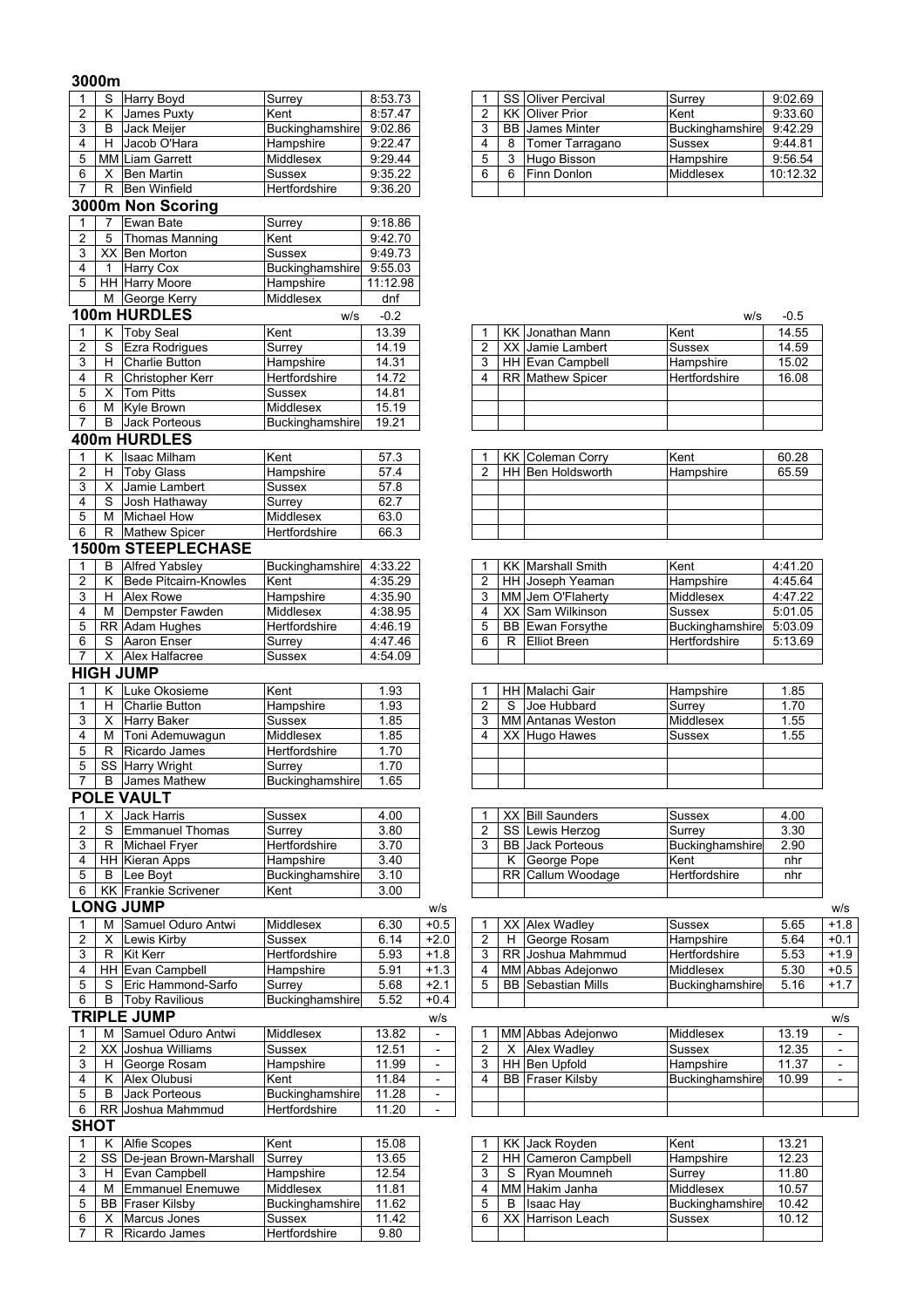### **DISCUS**

| 1              | K             | <b>Alfie Scopes</b>        | Kent                                                             | 48.68                                                              |  | 1              |   | SS Philip Bartlett                                                   | Surrey          | 40.48   |  |
|----------------|---------------|----------------------------|------------------------------------------------------------------|--------------------------------------------------------------------|--|----------------|---|----------------------------------------------------------------------|-----------------|---------|--|
| $\overline{2}$ | S             | Sam Mace                   | Surrey                                                           | 44.10                                                              |  | $\overline{c}$ |   | XX Harrison Leach                                                    | <b>Sussex</b>   | 40.14   |  |
| 3              | B             | <b>Alfred Mawdsley</b>     | <b>Buckinghamshire</b>                                           | 43.17                                                              |  | 3              |   | <b>BB</b> Matt Price                                                 | Buckinghamshire | 30.33   |  |
| 4              |               | H Ben Upfold               | Hampshire                                                        | 41.68                                                              |  | 4              |   | <b>KK Nathan Sureshkumar</b>                                         | Kent            | 29.73   |  |
| 5              |               | X Ben Hawkes               | <b>Sussex</b>                                                    | 41.27                                                              |  | 5              |   | MM Kai Gordon                                                        | Middlesex       | 27.28   |  |
| 6              |               | R Brandon Norman           | Hertfordshire                                                    | 37.19                                                              |  | 6              |   | <b>RR</b> Mathew Spicer                                              | Hertfordshire   | 21.24   |  |
| $\overline{7}$ |               | M Myles Dotting            | Middlesex                                                        | 28.17                                                              |  |                |   | <b>HH</b> Robert Pattison                                            | Hampshire       | ndr     |  |
|                | <b>HAMMER</b> |                            |                                                                  |                                                                    |  |                |   |                                                                      |                 |         |  |
| 1              | X             | <b>Ben Hawkes</b>          | Sussex                                                           | 61.62                                                              |  | 1              |   | SS Same Mace                                                         | Surrey          | 56.06   |  |
| $\overline{2}$ | S             | James Lancaster            | Surrey                                                           | 60.14                                                              |  | 2              |   | XX Marcus Jones                                                      | <b>Sussex</b>   | 46.67   |  |
| 3              |               | R Brandon Norman           | Hertfordshire                                                    | 49.69                                                              |  | 3              |   | <b>RR</b> Michael Knowles                                            | Hertfordshire   | 39.41   |  |
| 4              |               | <b>HH Cameron Campbell</b> | Hampshire                                                        | 42.21                                                              |  | 4              | H | <b>Ben Upfold</b>                                                    | Hampshire       | 29.19   |  |
| 5              | K             | Kian Crawford              | Kent                                                             | 31.74                                                              |  | 5              |   | <b>KK</b> Charlie Short                                              | Kent            | 24.36   |  |
| 6              |               | <b>BB</b> Archard Yabsley  | <b>Buckinghamshire</b>                                           | 29.93                                                              |  | 6              | B | <b>Matt Price</b>                                                    | Buckinghamshire | 24.28   |  |
| $\overline{7}$ | м             | <b>Emmanuel Enemuwe</b>    | Middlesex                                                        | 21.57                                                              |  | 7              |   | MM Kai Gordon                                                        | Middlesex       | 20.69   |  |
|                |               | <b>JAVELIN</b>             |                                                                  |                                                                    |  |                |   |                                                                      |                 |         |  |
| 1              | м             | <b>Luke Miller</b>         | Middlesex                                                        | 52.25                                                              |  | 1              |   | MM Jonny Payne                                                       | Middlesex       | 46.44   |  |
| $\overline{2}$ | S             | <b>Harry Gibbons</b>       | Surrey                                                           | 46.83                                                              |  | $\overline{2}$ | H | Joshua Buckett                                                       | Hampshire       | 43.65   |  |
| 3              |               | HH Ben Holdsworth          | Hampshire                                                        | 44.03                                                              |  | 3              |   | <b>KK Charlie Tomkins</b>                                            | Kent            | 36.09   |  |
| 4              | Κ             | David Fullbrook            | Kent                                                             | 40.72                                                              |  | 4              |   | <b>BB</b> Matt Price                                                 | Buckinghamshire | 34.77   |  |
| 5              |               | R Michael Miller           | Hertfordshire                                                    | 38.43                                                              |  | 5              |   | SS Jonty Mitchell                                                    | Surrey          | 33.78   |  |
| 6              | B             | <b>Isaac Hay</b>           | Buckinghamshire                                                  | 36.01                                                              |  | 6              |   | RR Michael Fryer                                                     | Hertfordshire   | 29.21   |  |
|                |               | 4x100m RELAYS              |                                                                  |                                                                    |  |                |   |                                                                      |                 |         |  |
| $\mathbf{1}$   | B             | Buckinghamshire            |                                                                  |                                                                    |  |                |   | Maxwell Brown, Lee Richards, Kwame Twumasi-Tawiah, David Boakye      |                 | 43.69   |  |
| $\overline{2}$ | М             | Middlesex                  |                                                                  |                                                                    |  |                |   | Michael Shonibare, Dary N'tuka Leonardo, Phoenix Lyon, Alex Truscott |                 | 44.00   |  |
| 3              | K             | Kent                       | Jed Hamilton, Chizute Ogbedie, Ben Sutton, Matthew Knight        |                                                                    |  |                |   |                                                                      |                 | 44.18   |  |
| 4              | X             | <b>Sussex</b>              | Jordan Levey, Bailey Wright, Jamie Kealey, Mason Dowle           |                                                                    |  |                |   |                                                                      |                 | 44.77   |  |
| 5              | H             | Hampshire                  |                                                                  |                                                                    |  |                |   | Carter Clothier (U15), Jack Webber, Ben Cross (U15), Louie Power     |                 | 46.93   |  |
| 6              |               | $\overline{S}$ Surrey      | Lewis Herzog, Adam Bator-Brown, Sam Mace, Jonty Mitchell         |                                                                    |  |                |   |                                                                      |                 | 47.84   |  |
| $\overline{7}$ | R             | Hertfordshire              |                                                                  |                                                                    |  |                |   | Benjamin Whitehead, Cameron George, Joshua Mahmmud, Christopher Kerr |                 | 53.00   |  |
|                | 4x400m RELAYS |                            |                                                                  |                                                                    |  |                |   |                                                                      |                 |         |  |
| 1              | Κ             | Kent                       | Michael Fagbenle, Ben Sutton, Isaac Milham, Coleman Corry        |                                                                    |  |                |   |                                                                      |                 | 3:27.83 |  |
| $\overline{c}$ | B             | Buckinghamshire            | Ben Layne, Sebastian Mills, Adam Day, Cameron Almand<br>3:28.54  |                                                                    |  |                |   |                                                                      |                 |         |  |
| 3              | S.            | Surrey                     |                                                                  |                                                                    |  |                |   | Ricky Lutakome, George Grassly, Adam Bator-Brown, Shemar Ferguson    |                 | 3:29.96 |  |
| 4              | X             | <b>Sussex</b>              | 3:33.06<br>Joshua Firsht, Aaron Judah, Tom Eames, George Crocker |                                                                    |  |                |   |                                                                      |                 |         |  |
| 5              | м             | Middlesex                  |                                                                  | Reef Hook, Yuri Zavratchiyski, John Fielding, Luke Gray<br>3:33.96 |  |                |   |                                                                      |                 |         |  |
| 6              |               | H Hampshire                | Samuel Gray, Toby Glass, Jack Higgins, Malachi Gair              |                                                                    |  |                |   |                                                                      |                 | 3:35.60 |  |
| $\overline{7}$ |               | R Hertfordshire            | Brent Morris, Daniel Streeter, -, Jed Lumb                       |                                                                    |  |                |   |                                                                      |                 | 3:38.33 |  |

SE Under 17 Inter-Counties 2016 (BC)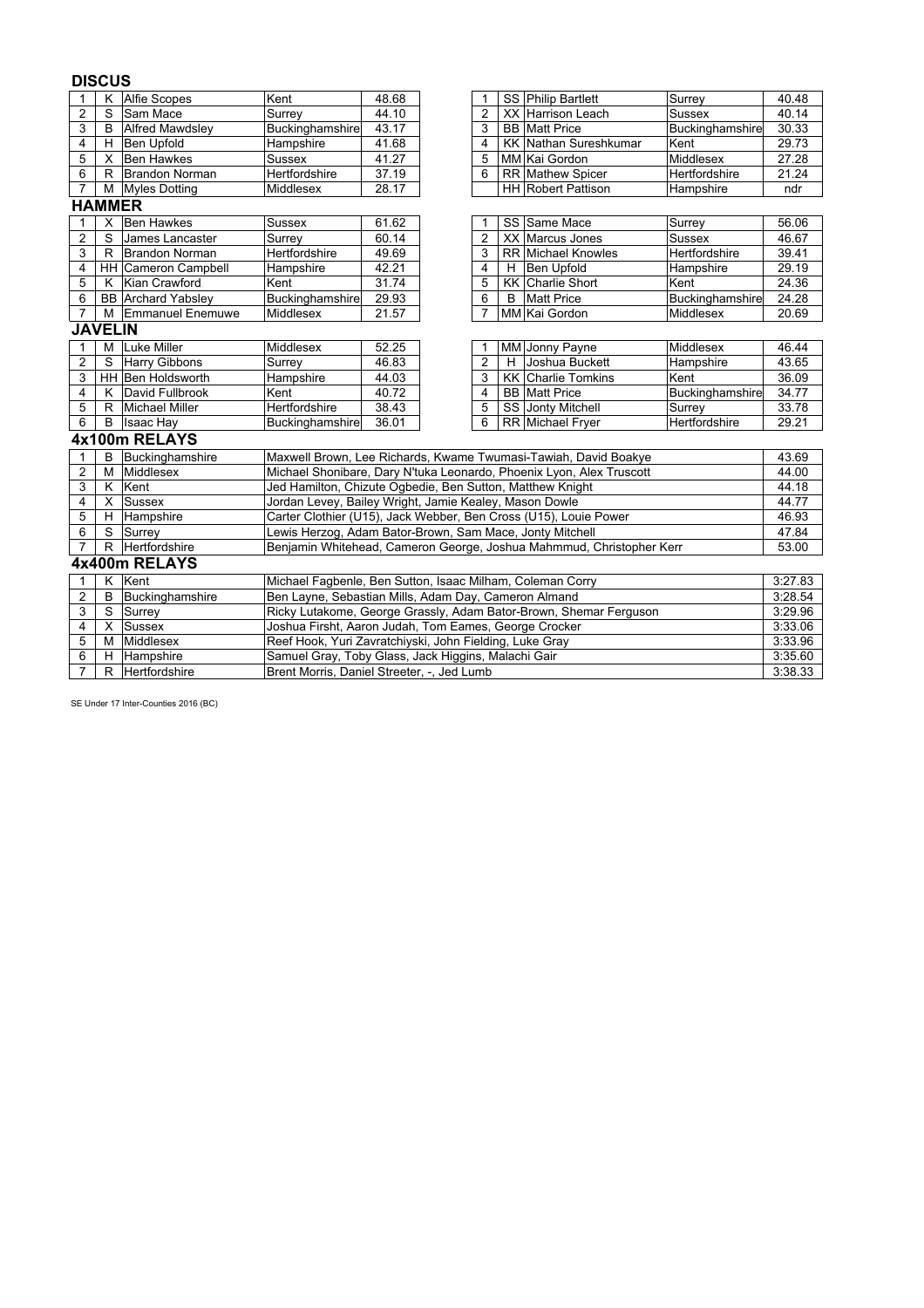# **South East Under 17s Inter-Counties - Overall and Womens Results - Norman Park, Bromley 17/07/2016**

### **Overall Results**

|   | Kent            | 707.5 |
|---|-----------------|-------|
| 2 | Surrey          | 667.5 |
| 3 | Hampshire       | 631.5 |
| 4 | <b>Sussex</b>   | 592   |
| 5 | Hertfordshire   | 578.5 |
| 6 | Buckinghamshire | 518   |
|   | Middlesex       | 490   |
| 8 | Essex           | 321   |

### **Womens Results**

|   | Kent            | 364 |
|---|-----------------|-----|
| 2 | Surrey          | 347 |
| 3 | <b>Essex</b>    | 321 |
|   | Hertfordshire   | 318 |
| 5 | Hampshire       | 303 |
| 6 | <b>Sussex</b>   | 268 |
|   | Buckinghamshire | 221 |
| 8 | Middlesex       | 180 |

|            | A String |         |        |   |  |  |  |  |  |  |  |
|------------|----------|---------|--------|---|--|--|--|--|--|--|--|
| U,<br>10 O |          | Athlete | County | ω |  |  |  |  |  |  |  |

| 100m           |                |                              | W/S             | $-0.6$  |                |           |                               | W/S             |         |
|----------------|----------------|------------------------------|-----------------|---------|----------------|-----------|-------------------------------|-----------------|---------|
|                | S              | <b>Charmont Webster-Tate</b> | Surrey          | 12.00   |                |           | <b>KK</b> Vera Chinedu        | Kent            | 11.9    |
| $\overline{2}$ | Κ              | Immanuela Aliu               | Kent            | 12.02   | $\overline{2}$ | SS        | <b>Tosin Salami</b>           | Surrey          | 12.3    |
| 3              | $\overline{E}$ | Rebecca Jeggo                | Essex           | 12.35   | 3              | EE        | Jazmin Whitehead-Shakes Essex |                 | 12.7    |
| 4              | $\overline{X}$ | Alyssa White                 | <b>Sussex</b>   | 12.41   | 4              |           | MM Chinwe Iwunze              | Middlesex       | 13.0    |
| 5              | M              | Hannah Hall                  | Middlesex       | 12.49   | 5              |           | HH Bobbie Davies              | Hampshire       | 13.0    |
| 6              | H              | Ellie Hodgson                | Hampshire       | 12.57   | 6              |           | RR Emily Russell              | Hertfordshire   | 13.2    |
| $\overline{7}$ | R.             | Melieka Daley                | Hertfordshire   | 12.61   | $\overline{7}$ |           | XX Rosa Pitt                  | Sussex          | 13.2    |
| 8              | B              | Charlotte Bellamy            | Buckinghamshire | 13.22   | 8              |           | <b>BB</b> Charlotte Humphries | Buckinghamshire | 13.6    |
|                |                | 100m Non Scoring             | W/S             | 0.2     |                |           |                               | w/s             |         |
| 1              |                | 112 Holly Thurgood (U15)     | Hampshire       | 12.87   |                |           |                               |                 |         |
| $\overline{2}$ |                | 109 Eloise Lewis             | <b>Essex</b>    | 12.91   |                |           |                               |                 |         |
| 3              |                | 101 Katie Woolcott           | Kent            | 13.06   |                |           |                               |                 |         |
| $\overline{4}$ |                | 102 Mhairi Brooks            | Kent            | 13.11   |                |           |                               |                 |         |
| 200m           |                |                              | w/s             | 0.0     |                |           |                               | W/S             | 0.2     |
| 1              | Κ              | Immanuela Aliu               | Kent            | 24.82   |                |           | KK Magda Cienciala            | Kent            | 25.35   |
| $\overline{2}$ | E              | Rebecca Jeggo                | Essex           | 24.97   | $\overline{2}$ |           | RR Anna-Marie Uzokwe          | Hertfordshire   | 25.43   |
| 3              | R              | Ella Wansell                 | Hertfordshire   | 25.38   | 3              |           | EE Kendrea Nwaelene           | <b>Essex</b>    | 25.48   |
| 4              | M              | <b>Hannah Hall</b>           | Middlesex       | 25.57   | 4              |           | <b>MM</b> Amy Hillier         | Middlesex       | 26.10   |
| 5              | S              | Tosin Salami                 | Surrey          | 25.71   | 5              |           | HH Ellie Hodgson              | Hampshire       | 26.13   |
| 6              | H.             | Abigail Dennison             | Hampshire       | 25.90   | 6              |           | <b>BB</b> Rhiannon Ward       | Buckinghamshire | 26.33   |
| 7              | B              | Anna Croft                   | Buckinghamshire | 26.01   | $\overline{7}$ |           | XX Mia Frost                  | Sussex          | 27.03   |
| 8              | X              | <b>Estelle Ireland</b>       | <b>Sussex</b>   | 26.72   | 8              |           | SS Katie Purser               | Surrey          | 42.27   |
| 300m           |                |                              |                 |         |                |           |                               |                 |         |
| 1              | R              | Anna-Marie Uzokwe            | Hertfordshire   | 39.24   |                |           | HH Lydia Sommers              | Hampshire       | 40.35   |
| 2              | Κ              | Louise Evans                 | Kent            | 39.52   | $\overline{2}$ |           | KK Asha Root                  | Kent            | 40.73   |
| 3              | S              | <b>Ellie Grove</b>           | Surrey          | 39.70   | 3              |           | SS Mica Powell                | Surrey          | 40.93   |
| 4              | н              | <b>Amber Clare</b>           | Hampshire       | 40.44   | 4              |           | RR Jessica Hurley             | Hertfordshire   | 42.85   |
| 5              | X              | Louisa Saunders              | <b>Sussex</b>   | 40.48   | 5              |           | EE Amy Fix                    | Essex           | 43.07   |
| 6              | м              | Michelle Mamudu              | Middlesex       | 40.96   | 6              |           | MM Jave Halev                 | Middlesex       | 43.33   |
| $\overline{7}$ | E              | Kyesha Robinson              | Essex           | 41.25   | $\overline{7}$ |           | <b>BB</b> Charlotte Humphries | Buckinghamshire | 43.34   |
| 8              | B              | Rhiannon Ward                | Buckinghamshire | 42.25   | 8              |           | XX Sarah Huxstep              | <b>Sussex</b>   | 44.70   |
| 800m           |                |                              |                 |         |                |           |                               |                 |         |
| 1              | S              | Katy Ann Mcdonald            | Surrey          | 2:10.67 |                |           | SS Mollie O'Sullivan          | Surrey          | 2:10.70 |
| $\overline{c}$ | Κ              | <b>Chloe Sharp</b>           | Kent            | 2:11.33 | $\overline{2}$ |           | KK Lara Atkinson              | Kent            | 2:18.37 |
| 3              | H.             | Natasha Miles                | Hampshire       | 2:14.20 | 3              |           | EE Jordan Hinds               | Essex           | 2:23.41 |
| 4              | $\mathsf{R}$   | Scarlett Wager-Leigh         | Hertfordshire   | 2:15.99 | 4              |           | XX Olivia Lyon-Monk           | <b>Sussex</b>   | 2:26.57 |
| 5              | E              | Jessica Mitchell             | Essex           | 2:16.13 | 5              | <b>RR</b> | Jessica Laitner               | Hertfordshire   | 2:27.03 |
| 6              | X              | Kiera Aslett                 | <b>Sussex</b>   | 2:19.55 | 6              | <b>BB</b> | <b>Jess Nuttall</b>           | Buckinghamshire | 2:31.22 |
| $\overline{7}$ | B              | Anna Kofoed-Gregory          | Buckinghamshire | 2:24.03 |                |           | HH Holly Thurgood (U15)       | Hampshire       | 2:31.88 |

| A String |        |            |                    | <b>B</b> String |        |           |
|----------|--------|------------|--------------------|-----------------|--------|-----------|
|          | County | <br>ᄒ<br>௨ | <b>S</b><br>۰<br>௨ | <b>Athlete</b>  | County | <b>MA</b> |

|                         | uum      |                              | w/s             | -0.6    |                         |           |                               | w/s              | $\blacksquare$ |
|-------------------------|----------|------------------------------|-----------------|---------|-------------------------|-----------|-------------------------------|------------------|----------------|
| 1                       | S        | <b>Charmont Webster-Tate</b> | Surrey          | 12.00   |                         | KK        | Vera Chinedu                  | Kent             | 11.9           |
| $\overline{2}$          | K        | Immanuela Aliu               | Kent            | 12.02   | $\overline{2}$          | SS        | <b>Tosin Salami</b>           | Surrey           | 12.3           |
| 3                       | E        | Rebecca Jeggo                | Essex           | 12.35   | 3                       | EE        | Jazmin Whitehead-Shakes Essex |                  | 12.7           |
| 4                       | X        | Alyssa White                 | Sussex          | 12.41   | 4                       |           | MM Chinwe Iwunze              | Middlesex        | 13.0           |
| 5                       | м        | Hannah Hall                  | Middlesex       | 12.49   | 5                       | HH        | <b>Bobbie Davies</b>          | Hampshire        | 13.0           |
| 6                       | H        | Ellie Hodgson                | Hampshire       | 12.57   | 6                       | <b>RR</b> | <b>Emily Russell</b>          | Hertfordshire    | 13.2           |
| 7                       | R.       | Melieka Daley                | Hertfordshire   | 12.61   | $\overline{7}$          | XX        | Rosa Pitt                     | <b>Sussex</b>    | 13.2           |
| 8                       | B        | Charlotte Bellamy            | Buckinghamshire | 13.22   | 8                       | BB        | Charlotte Humphries           | Buckinghamshire  | 13.6           |
|                         |          | 00m Non Scoring              | w/s             | 0.2     |                         |           |                               | w/s              |                |
| 1                       |          | 112 Holly Thurgood (U15)     | Hampshire       | 12.87   |                         |           |                               |                  |                |
| 2                       |          | 109 Eloise Lewis             | <b>Essex</b>    | 12.91   |                         |           |                               |                  |                |
| 3                       |          | 101 Katie Woolcott           | Kent            | 13.06   |                         |           |                               |                  |                |
| 4                       |          | 102 Mhairi Brooks            | Kent            | 13.11   |                         |           |                               |                  |                |
|                         | 00m      |                              | W/S             | 0.0     |                         |           |                               | W/S              | 0.2            |
| 1                       | Κ        | Immanuela Aliu               | Kent            | 24.82   |                         |           | KK Magda Cienciala            | Kent             | 25.35          |
| $\overline{2}$          | Ε        | Rebecca Jeggo                | Essex           | 24.97   | $\overline{2}$          |           | RR Anna-Marie Uzokwe          | Hertfordshire    | 25.43          |
| 3                       |          | R Ella Wansell               | Hertfordshire   | 25.38   | 3                       |           | EE Kendrea Nwaelene           | Essex            | 25.48          |
| 4                       | м        | <b>Hannah Hall</b>           | Middlesex       | 25.57   | 4                       |           | <b>MM</b> Amy Hillier         | <b>Middlesex</b> | 26.10          |
| 5                       | S        | <b>Tosin Salami</b>          | Surrey          | 25.71   | 5                       | <b>HH</b> | Ellie Hodgson                 | Hampshire        | 26.13          |
| 6                       | H.       | Abigail Dennison             | Hampshire       | 25.90   | 6                       | <b>BB</b> | Rhiannon Ward                 | Buckinghamshire  | 26.33          |
| 7                       | B        | Anna Croft                   | Buckinghamshire | 26.01   | $\overline{7}$          |           | XX Mia Frost                  | Sussex           | 27.03          |
| 8                       | X        | Estelle Ireland              | Sussex          | 26.72   | 8                       | SS        | <b>Katie Purser</b>           | Surrey           | 42.27          |
|                         | 00m      |                              |                 |         |                         |           |                               |                  |                |
| 1                       | R        | Anna-Marie Uzokwe            | Hertfordshire   | 39.24   |                         | HH        | Lydia Sommers                 | Hampshire        | 40.35          |
| 2                       | ĸ        | Louise Evans                 | Kent            | 39.52   | $\overline{2}$          |           | <b>KK Asha Root</b>           | Kent             | 40.73          |
| 3                       | S        | <b>Ellie Grove</b>           | Surrey          | 39.70   | 3                       |           | SS Mica Powell                | Surrey           | 40.93          |
| 4                       | н        | <b>Amber Clare</b>           | Hampshire       | 40.44   | $\overline{\mathbf{4}}$ | <b>RR</b> | Jessica Hurley                | Hertfordshire    | 42.85          |
| 5                       | $\times$ | Louisa Saunders              | <b>Sussex</b>   | 40.48   | 5                       |           | EE Amy Fix                    | Essex            | 43.07          |
| 6                       | м        | Michelle Mamudu              | Middlesex       | 40.96   | 6                       | ΜМ        | Jaye Haley                    | <b>Middlesex</b> | 43.33          |
| 7                       | Е        | Kyesha Robinson              | Essex           | 41.25   | $\overline{7}$          | BB        | Charlotte Humphries           | Buckinghamshire  | 43.34          |
| 8                       | B        | <b>Rhiannon Ward</b>         | Buckinghamshire | 42.25   | 8                       | XX        | Sarah Huxstep                 | Sussex           | 44.70          |
|                         | 00m      |                              |                 |         |                         |           |                               |                  |                |
| 1                       | S        | Katy Ann Mcdonald            | Surrey          | 2:10.67 |                         |           | SS Mollie O'Sullivan          | Surrey           | 2:10.70        |
| $\overline{\mathbf{c}}$ | K        | <b>Chloe Sharp</b>           | Kent            | 2:11.33 | $\overline{c}$          |           | KK Lara Atkinson              | Kent             | 2:18.37        |
| 3                       | H        | Natasha Miles                | Hampshire       | 2:14.20 | 3                       | EE        | Jordan Hinds                  | Essex            | 2:23.41        |
| 4                       | R        | Scarlett Wager-Leigh         | Hertfordshire   | 2:15.99 | 4                       | XX        | Olivia Lyon-Monk              | <b>Sussex</b>    | 2:26.57        |
| 5                       | E        | Jessica Mitchell             | Essex           | 2:16.13 | 5                       | <b>RR</b> | Jessica Laitner               | Hertfordshire    | 2:27.03        |
| 6                       | X        | <b>Kiera Aslett</b>          | Sussex          | 2:19.55 | 6                       | <b>BB</b> | <b>Jess Nuttall</b>           | Buckinghamshire  | 2:31.22        |
| $\overline{7}$          | B        | Anna Kofoed-Gregory          | Buckinghamshire | 2:24.03 | $\overline{7}$          |           | HH Holly Thurgood (U15)       | Hampshire        | 2:31.88        |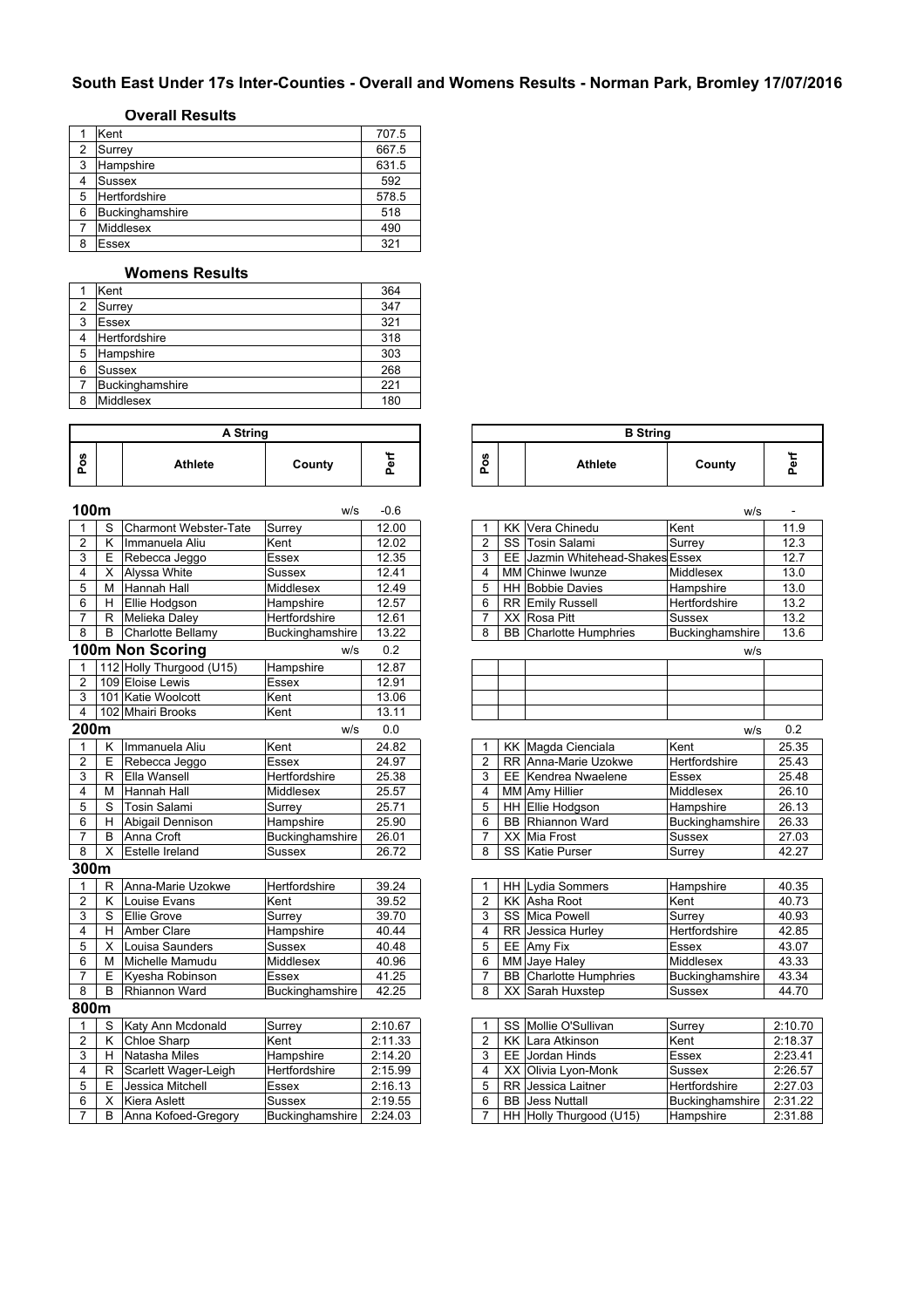### **1500m**

| 1                       | m      | Kosana Weir                               | Middlesex                  | 4:45.54              |        |                         |           | MM Nicola Ravenhill                                | Middlesex         | 4:52.29            |
|-------------------------|--------|-------------------------------------------|----------------------------|----------------------|--------|-------------------------|-----------|----------------------------------------------------|-------------------|--------------------|
| $\overline{2}$          | х      | Almi Nerurkar                             | Sussex                     | 4:47.01              |        | $\overline{2}$          | KK        | Clara Tyler                                        | Kent              | 4:54.42            |
| 3                       | Κ      | Kelsi Cornish                             | Kent                       | 4:49.55              |        | 3                       | S         | Katie Hopkins                                      | Surrey            | 5:00.20            |
| $\overline{\mathbf{4}}$ | Е      | Louise Gilbert                            | Essex                      | 4:50.32              |        | 4                       | XX        | Naomi Fonteyn                                      | Sussex            | 5:02.72            |
| 5                       |        | SS Poppy Wardley                          | Surrey                     | 4:57.48              |        | 5                       | EE        | Georgia Tombs                                      | Essex             | 5:04.72            |
| 6                       | В      | Enya Deysel                               | Buckinghamshire            | 4:58.09              |        | 6                       | BB        | <b>Emma Mears</b>                                  | Buckinghamshire   | 5:08.63            |
| $\overline{7}$          |        | <b>HH</b> Poppy Clements                  | Hampshire                  | 5:05.44              |        | $\overline{7}$          | H         | Katie Standen                                      | Hampshire         | 5:11.62            |
| 8                       |        | RR Hannah Rayden                          | Hertfordshire              | 5:26.18              |        | 8                       | R         | <b>Freya Weddell</b>                               | Hertfordshire     | 5:38.73            |
| 3000m                   |        |                                           |                            |                      |        |                         |           |                                                    |                   |                    |
| $\mathbf{1}$            | ĸ      | Phoebe Barker                             | Kent                       | 9:47.89              |        |                         |           | <b>KK</b> Millie Smith                             | Kent              | 10:55.00           |
| $\overline{c}$          | S      | Olivia Stillman                           | Surrey                     | 10:44.68             |        | 2                       | EE        | Hannah Watson                                      | Essex             | 11:03.15           |
| 3                       | Е      | Kate O'Neill                              | Essex                      | 10:46.04             |        |                         | H.        | <b>Stacey Burrows</b>                              | Hampshire         | dnf                |
| 4                       | Х      | Darja Knotkova-Hanley                     | Sussex                     | 11:09.33             |        |                         |           |                                                    |                   |                    |
| 5<br>6                  | R      | HH Emily Coulson<br><b>Grace Birdseye</b> | Hampshire<br>Hertfordshire | 11:38.57<br>11:44.82 |        |                         |           |                                                    |                   |                    |
|                         |        |                                           |                            |                      |        |                         |           |                                                    |                   |                    |
|                         |        | 3000m Non Scoring                         |                            |                      |        |                         |           |                                                    |                   |                    |
| $\mathbf{1}$            | 5      | <b>Holly Gordon</b>                       | Kent                       | 11:55.19             |        |                         |           |                                                    |                   |                    |
|                         |        | 80m HURDLES                               | W/S                        | $-0.4$               |        |                         |           |                                                    | W/S               | $-0.3$             |
| 1                       | S      | Pippa Earley                              | Surrey                     | 11.34                |        |                         |           | <b>RR Nicole Parcell</b>                           | Hertfordshire     | 11.73              |
| $\overline{\mathbf{c}}$ | Е      | Amber Hornbuckle                          | Essex                      | 11.62                |        | $\overline{\mathbf{c}}$ |           | <b>EE</b> Marissa Sims                             | Essex             | 11.96              |
| 3                       | R      | <b>Emily Russell</b>                      | Hertfordshire              | 11.95                |        | 3                       |           | SS Marcey Winter                                   | Surrey            | 12.07              |
| 4                       |        | K Ashleigh West                           | Kent                       | 12.02                |        | $\overline{\mathbf{4}}$ | KK        | Natasha Scott                                      | Kent              | 12.43              |
| 5                       |        | H Hannah Haugvik                          | Hampshire                  | 12.07                |        | 5                       |           | MM Sophia Obi                                      | Middlesex         | 12.74              |
| 6<br>$\overline{7}$     | X      | Natasha Purchas                           | Sussex                     | 12.27                |        | 6                       |           | <b>HH</b> Olivia Allbut<br><b>BB</b> Rosie O'Brien | Hampshire         | 13.02              |
|                         | В      | Sophie Willis                             | Buckinghamshire            | 12.77                |        |                         |           |                                                    | Buckinghamshire   | 13.11              |
|                         |        | 300m HURDLES                              |                            |                      |        |                         |           |                                                    |                   |                    |
| $\mathbf{1}$            | B      | Anna Croft                                | Buckinghamshire            | 44.4                 |        | 1                       |           | <b>BB</b> Sophie Willis                            | Buckinghamshire   | 45.7               |
| $\overline{2}$          | E      | Connie Forman                             | Essex                      | 45.1                 |        | $\overline{c}$          |           | SS Marcey Winter                                   | Surrey            | 46.1               |
| 3                       | S      | <b>Stephanie Fisher</b>                   | Surrey                     | 45.2                 |        | 3                       |           | HH Olivia Allbut                                   | Hampshire         | 47.7               |
| 4<br>5                  | Κ      | Jade Fitt                                 | Kent                       | 45.9                 |        | 4<br>5                  |           | EE Emily Sharpe<br>MM Laura Stewart                | Essex             | 48.8<br>49.7       |
| 6                       | H<br>Х | Hannah Haugvik<br>Jessica Lambert         | Hampshire<br>Sussex        | 46.7<br>46.7         |        | 6                       | KK        | Madeleine Cooper                                   | Middlesex<br>Kent | 52.2               |
| 7                       | R      | <b>Olive Coles</b>                        | Hertfordshire              | 46.9                 |        | $\overline{7}$          |           | RR Abigail Jones                                   | Hertfordshire     | 65.8               |
| 8                       |        | M Rachel Carter                           | Middlesex                  | 47.2                 |        |                         |           |                                                    |                   |                    |
|                         |        | <b>1500m STEEPLECHASE</b>                 |                            |                      |        |                         |           |                                                    |                   |                    |
| $\mathbf{1}$            |        |                                           |                            |                      |        |                         |           |                                                    |                   |                    |
|                         | S<br>Κ | <b>Katie Balme</b>                        | Surrey<br>Kent             | 5:13.72<br>5:16.40   |        | 1<br>2                  | HH        | <b>KK Ella Newton</b><br>Libby Hedley              | Kent<br>Hampshire | 5:28.19<br>5:33.45 |
| $\overline{c}$<br>3     | H      | Yasmin Austridge<br>Rebecca Poole         | Hampshire                  | 5:20.17              |        | 3                       | BB        | Holly Jamieson                                     | Buckinghamshire   | 6:03.41            |
| 4                       | В      | <b>Emma Mears</b>                         | Buckinghamshire            | 5:26.00              |        | 4                       | <b>RR</b> | Hannah Rayden                                      | Hertfordshire     | 6:04.09            |
| 5                       | R      | <b>Grace Birdseye</b>                     | Hertfordshire              | 5:52.98              |        | 5                       | EE        | Daisy Partridge                                    | Essex             | 6:56.89            |
| 6                       | х      | Molly Gransden                            | Sussex                     | 6:00.91              |        |                         |           |                                                    |                   |                    |
| $\overline{7}$          | E      | Lucie Ball                                | <b>Essex</b>               | 6:11.51              |        |                         |           |                                                    |                   |                    |
|                         |        | <b>HIGH JUMP</b>                          |                            |                      |        |                         |           |                                                    |                   |                    |
| 1                       | Κ      | <b>Rebecca Hawkins</b>                    | Kent                       | 1.70                 |        |                         |           | <b>KK</b> Ashleigh West                            | Kent              | 1.60               |
| 2                       |        | <b>RR</b> Louise Reilly                   | Hertfordshire              | 1.60                 |        | 2                       |           | R Amy I hurgood                                    | Hertfordshire     | 1.55               |
| 3                       |        | SS Britli Francis (U15)                   | Surrey                     | 1.60                 |        | 3                       | E         | Bethany Harryman                                   | Essex             | 1.55               |
| 4                       |        | EE Mayi Hughes                            | Essex                      | 1.55                 |        | 4                       | HH        | <b>Emily Cornwall</b>                              | Hampshire         | 1.40               |
| 5                       | H.     | Hannah Haugvik                            | Hampshire                  | 1.55                 |        | 5                       |           | XX Ellie Walker                                    | Sussex            | 1.40               |
| 6                       | м      | Anna McAllister                           | Middlesex                  | 1.50                 |        |                         |           |                                                    |                   |                    |
| $\overline{7}$          | X.     | <b>Catherine Scott</b>                    | Sussex                     | 1.50                 |        |                         |           |                                                    |                   |                    |
|                         |        | <b>POLE VAULT</b>                         |                            |                      |        |                         |           |                                                    |                   |                    |
| 1                       |        | XX Mimi Miles                             | Sussex                     | 3.40                 |        |                         | х         | Natasha Purchas                                    | Sussex            | 3.30               |
| $\overline{c}$          |        | SS Anousha Wardley                        | Surrey                     | 3.00                 |        | 2                       | R         | Amy Thurgood                                       | Hertfordshire     | 2.55               |
| 3                       |        | RR Abigail Pickard                        | Hertfordshire              | 2.70                 |        |                         | S         | Shaye Emmett (U15)                                 | Surrey            | nhr                |
|                         |        | E Jessica Smith (U15)                     | Essex                      | nhr                  |        |                         |           |                                                    |                   |                    |
|                         |        | <b>LONG JUMP</b>                          |                            |                      | W/S    |                         |           |                                                    |                   |                    |
| 1                       | R.     | Nicole Parcell                            | Hertfordshire              | 5.73                 | $-1.5$ |                         |           | SS Aye Hussein                                     | Surrey            | 5.21               |
| 2                       | S      | Pippa Earley                              | Surrey                     | 5.69                 | $-0.9$ | 2                       |           | <b>KK</b> Jasmine Anderson                         | Kent              | 4.78               |
| 3                       | B      | <b>Molly Adams</b>                        | Buckinghamshire            | 5.36                 | $+0.2$ | 3                       |           | EE Emmi Goldenberg                                 | Essex             | 4.74               |
| 4                       | Κ      | <b>Eloise Harvey</b>                      | Kent                       | 5.19                 | $-0.2$ | 4                       |           | <b>RR</b> Hannah Dickins                           | Hertfordshire     | 4.57               |
| 5                       |        | H Lydia Sommers                           | Hampshire                  | 5.08                 | $-1.6$ | 5                       |           | HH Madeline Wilton (u15) (U15) Hampshire           |                   | 4.50               |
| 6                       | E.     | Connie Forman                             | Essex                      | 5.06                 | $-2.0$ | 6                       | BB        | Tia Margan                                         | Buckinghamshire   | 4.46               |
| 7                       | х      | Alyssa White                              | Sussex                     | 4.93                 | $+0.1$ | 7                       | XX        | Georgia Coleshill                                  | Sussex            | 4.44               |
| 8                       |        | M Ambra Beason                            | Middlesex                  | 4.59                 | $-0.7$ |                         |           |                                                    |                   |                    |
|                         |        | <b>TRIPLE JUMP</b>                        |                            |                      | W/S    |                         |           |                                                    |                   |                    |
| 1                       | м      | Claudimira Landim                         | Middlesex                  | 11.55                | $-1.9$ |                         | Ε         | Mayi Hughes                                        | Essex             | 11.15              |
| $\overline{c}$          |        | <b>EE Kendrea Nwaelene</b>                | Essex                      | 11.49                | $+1.1$ | 2                       |           | <b>KK Karina Harris</b>                            | Kent              | 10.82              |
| 3                       |        | K Eloise Harvey                           | Kent                       | 11.12                | $-0.6$ | 3                       | B         | Iris-Mae Morse (U15)                               | Buckinghamshire   | 10.06              |
| 4                       | S      | Ola Olufeme-Krakue                        | Surrey                     | 11.10                | $-1.1$ | 4                       | ΗH        | Madeline Wilton (u15) (U15) Hampshire              |                   | 9.89               |
| 5                       | H.     | <b>Bobbie Davies</b>                      | Hampshire                  | 10.93                | $+0.7$ | 5                       |           | XX Sophie Gunn                                     | Sussex            | 9.65               |
| 6                       |        | X Ella Sharpe                             | Sussex                     | 10.54                | $-1.0$ | 6                       | <b>RR</b> | Lily Jones                                         | Hertfordshire     | 9.59               |
| 7                       |        | <b>BB</b> Ite Aderoju                     | Buckinghamshire            | 10.15                | $+1.2$ |                         |           | MM Ambra Beason                                    | Middlesex         | ndr                |
| 8                       |        | R Hannah Dickins                          | Hertfordshire              | 9.66                 | $-0.4$ |                         |           |                                                    |                   |                    |

|   |   | MM Nicola Ravenhill   | Middlesex       | 4:52.29 |
|---|---|-----------------------|-----------------|---------|
| 2 |   | <b>KK</b> Clara Tyler | Kent            | 4:54.42 |
| 3 |   | S Katie Hopkins       | Surrey          | 5:00.20 |
| 4 |   | XX Naomi Fonteyn      | <b>Sussex</b>   | 5:02.72 |
| 5 |   | EE Georgia Tombs      | <b>Essex</b>    | 5:04.72 |
| 6 |   | <b>BB</b> Emma Mears  | Buckinghamshire | 5:08.63 |
| 7 | н | Katie Standen         | Hampshire       | 5:11.62 |
| 8 |   | R Freya Weddell       | Hertfordshire   | 5:38.73 |

|   | <b>KK</b> Millie Smith  | Kent      | 10:55.00 |
|---|-------------------------|-----------|----------|
|   | <b>EE</b> Hannah Watson | Essex     | 11:03.15 |
| н | <b>Stacey Burrows</b>   | Hampshire | dnf      |
|   |                         |           |          |
|   |                         |           |          |
|   |                         |           |          |

|                |                          | W/S             | $-0.3$ |
|----------------|--------------------------|-----------------|--------|
|                | <b>RR</b> Nicole Parcell | Hertfordshire   | 11.73  |
| $\overline{2}$ | <b>EE</b> Marissa Sims   | Essex           | 11.96  |
| 3              | <b>SS</b> Marcey Winter  | Surrey          | 12.07  |
| $\overline{4}$ | <b>KK Natasha Scott</b>  | Kent            | 12.43  |
| -5             | MM Sophia Obi            | Middlesex       | 12.74  |
| 6              | <b>HH Olivia Allbut</b>  | Hampshire       | 13.02  |
|                | <b>BB</b> Rosie O'Brien  | Buckinghamshire | 13.11  |

|   | <b>BB</b> Sophie Willis    | Buckinghamshire      | 45.7 |
|---|----------------------------|----------------------|------|
| 2 | SS Marcey Winter           | Surrey               | 46.1 |
| 3 | HH Olivia Allbut           | Hampshire            | 47.7 |
|   | EE Emily Sharpe            | Essex                | 48.8 |
| 5 | MM Laura Stewart           | <b>Middlesex</b>     | 49.7 |
| 6 | <b>KK Madeleine Cooper</b> | Kent                 | 52.2 |
|   | RR Abigail Jones           | <b>Hertfordshire</b> | 65.8 |
|   |                            |                      |      |

|   | KK Ella Newton            | Kent                 | 5:28.19 |
|---|---------------------------|----------------------|---------|
| 2 | HH Libby Hedley           | Hampshire            | 5:33.45 |
| 3 | <b>BB</b> Holly Jamieson  | Buckinghamshire      | 6:03.41 |
| 4 | RR Hannah Rayden          | <b>Hertfordshire</b> | 6:04.09 |
| 5 | <b>EE</b> Daisy Partridge | Essex                | 6:56.89 |
|   |                           |                      |         |
|   |                           |                      |         |

|   |   | <b>KK</b> Ashleigh West  | Kent          | 1.60 |
|---|---|--------------------------|---------------|------|
| 2 | R | Amy Thurgood             | Hertfordshire | 1.55 |
| 3 |   | Bethany Harryman         | Essex         | 1.55 |
| 4 |   | <b>HH Emily Cornwall</b> | Hampshire     | 1.40 |
| 5 |   | XX Ellie Walker          | <b>Sussex</b> | 1.40 |
|   |   |                          |               |      |
|   |   |                          |               |      |

|  | Natasha Purchas    | Sussex               | 3.30 |
|--|--------------------|----------------------|------|
|  | Amy Thurgood       | <b>Hertfordshire</b> | 2.55 |
|  | Shaye Emmett (U15) | Surrev               | nhr  |
|  |                    |                      |      |

|    |    | UNU JUMP             |                      |      | W/S    |   |                                          |                 |      | W/S    |
|----|----|----------------------|----------------------|------|--------|---|------------------------------------------|-----------------|------|--------|
|    | R  | Nicole Parcell       | <b>Hertfordshire</b> | 5.73 | $-1.5$ |   | SS Ave Hussein                           | Surrey          | 5.21 | $-2.6$ |
| 2  | -S | Pippa Earley         | Surrey               | 5.69 | $-0.9$ |   | KK Jasmine Anderson                      | Kent            | 4.78 | $+0.1$ |
| 3  | B  | Molly Adams          | Buckinghamshire      | 5.36 | $+0.2$ | 3 | EE Emmi Goldenberg                       | <b>Essex</b>    | 4.74 | $-0.3$ |
|    |    | <b>Eloise Harvey</b> | Kent                 | 5.19 | $-0.2$ |   | <b>RR</b> Hannah Dickins                 | Hertfordshire   | 4.57 | $-0.6$ |
|    | H  | Lydia Sommers        | Hampshire            | 5.08 | $-1.6$ |   | HH Madeline Wilton (u15) (U15) Hampshire |                 | 4.50 | $-0.2$ |
| 6. |    | Connie Forman        | Essex                | 5.06 | $-2.0$ |   | BB Tia Margan                            | Buckinghamshire | 4.46 | $-0.4$ |
|    | X  | Alvssa White         | Sussex               | 4.93 | $+0.1$ |   | XX Georgia Coleshill                     | <b>Sussex</b>   | 4.44 | $-1.0$ |
| 8. | M  | Ambra Beason         | Middlesex            | 4.59 | $-0.7$ |   |                                          |                 |      |        |

|    |    | .                     |                      |       | <b>VV/ 13</b> |  |   |                                          |                      |       | <b>VV/</b> 5 |
|----|----|-----------------------|----------------------|-------|---------------|--|---|------------------------------------------|----------------------|-------|--------------|
|    | M  | Claudimira Landim     | Middlesex            | 11.55 | $-1.9$        |  |   | Mayi Hughes                              | <b>Essex</b>         | 11.15 | $+1.5$       |
|    |    | EE Kendrea Nwaelene   | Essex                | 11.49 | $+1.1$        |  |   | KK Karina Harris                         | Kent                 | 10.82 | $+3.4$       |
|    |    | Eloise Harvey         | Kent                 | 11.12 | $-0.6$        |  | В | Iris-Mae Morse (U15)                     | Buckinghamshire      | 10.06 | $-1.1$       |
|    | -S | Ola Olufeme-Krakue    | Surrev               | 11.10 | $-1.1$        |  |   | HH Madeline Wilton (u15) (U15) Hampshire |                      | 9.89  | $+2.8$       |
| 5  |    | <b>Bobbie Davies</b>  | Hampshire            | 10.93 | $+0.7$        |  |   | XX Sophie Gunn                           | Sussex               | 9.65  | $-1.4$       |
|    |    | <b>Ella Sharpe</b>    | Sussex               | 10.54 | $-1.0$        |  |   | RR Lily Jones                            | <b>Hertfordshire</b> | 9.59  | 0.0          |
|    |    | <b>BB</b> Ite Aderoiu | Buckinghamshire      | 10.15 | $+1.2$        |  |   | MM Ambra Beason                          | Middlesex            | ndr   |              |
| 8. | -R | <b>Hannah Dickins</b> | <b>Hertfordshire</b> | 9.66  | $-0.4$        |  |   |                                          |                      |       |              |